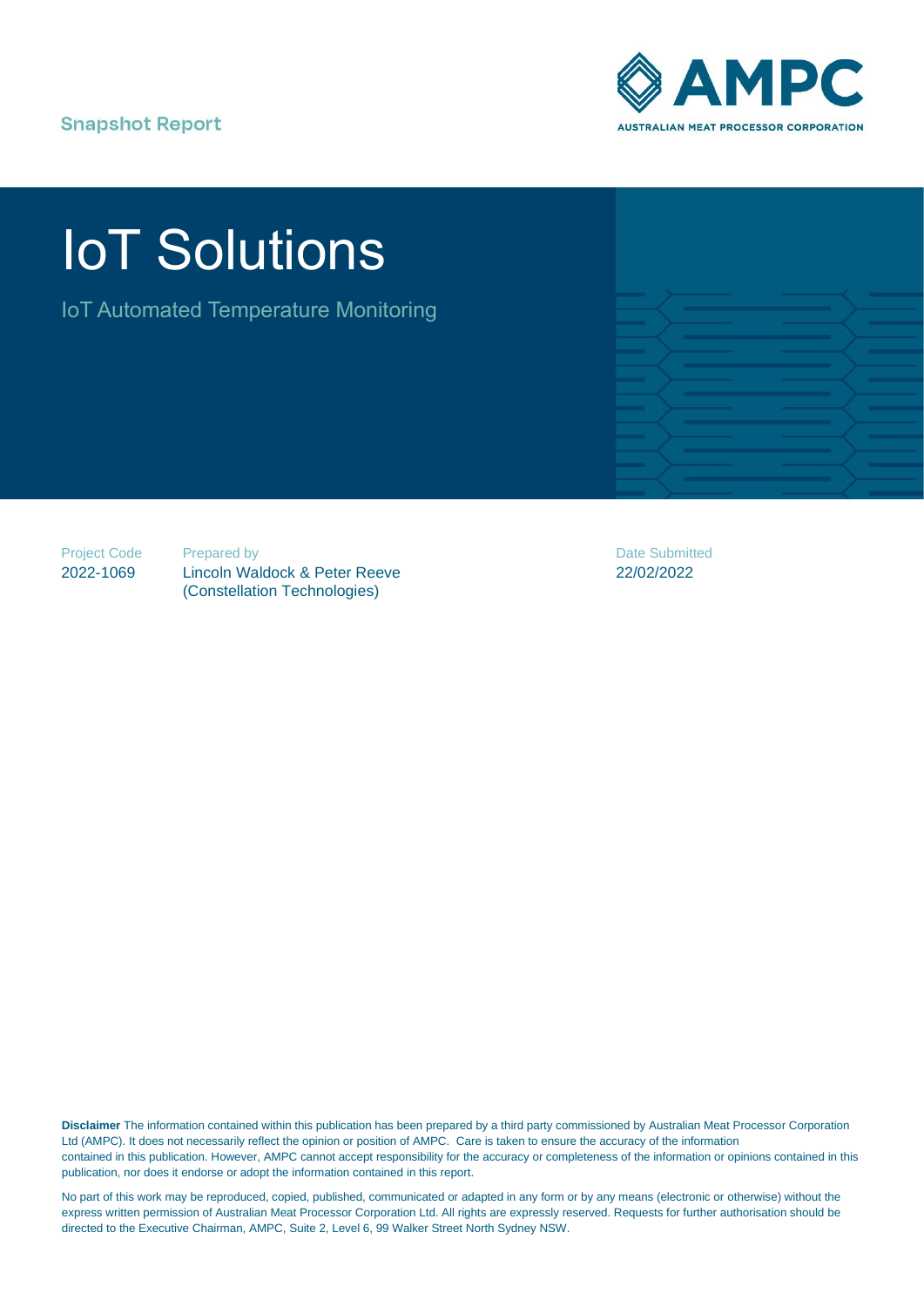## **Project Description**

This project was developed to understand the suitability of IoT solutions to enhance operations and reduce costs through near real-time automated ambient temperature monitoring of critical control points, providing the ability to visualise and monitor room temperatures via a web browser and mobile application, as well as, provide alerts and alarms in the event of a temperature breach.

The IP rated enclosure unit supplied to form part of this solution included an IP67 M8 socket to facilitate connection with an external stainless steel insertable meat probe, used to monitor muscle cool down over a defined time period for quality control purposes.

The IoT platform provides the ability to visualise live and historical data, provide automated HACCP and refrigeration index reports, and continuous storage of temperature data over the period of the subscription.

The solution also offers the ability to digitise paper processes, such as corrective actions taken in the event of a temperature breach. All actions recorded within the platform and application can be downloaded to form part of the overall compliance report.

# **Project Content**

## **IoT Enclosure Design**